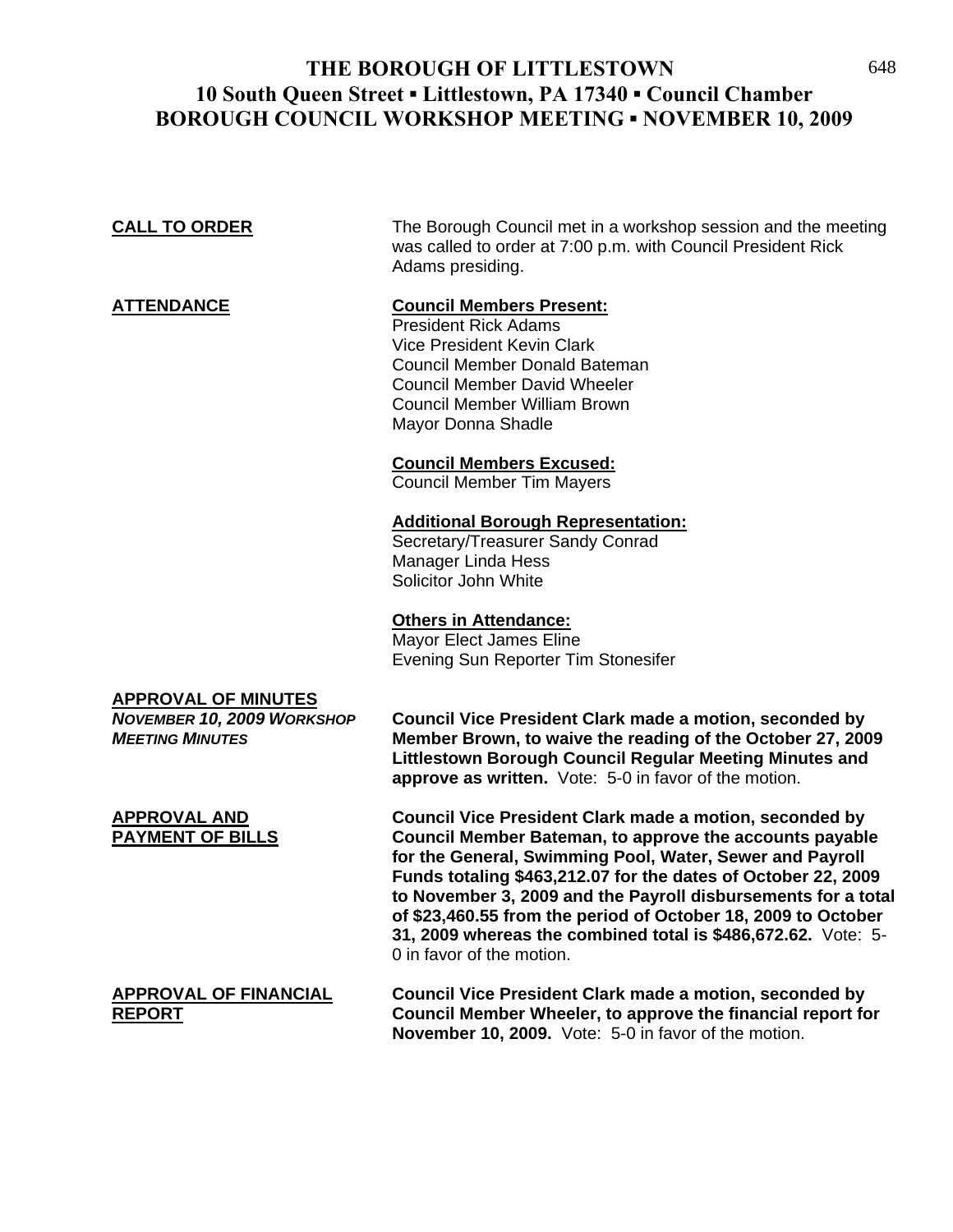# **THE BOROUGH OF LITTLESTOWN** 649 **10 South Queen Street ▪ Littlestown, PA 17340 ▪ Council Chamber BOROUGH COUNCIL WORKSHOP MEETING ▪ NOVEMBER 10, 2009**

# **APPROVAL OF RESERVE Council Vice President Clark made a motion, seconded by SAVINGS REPORT Council Member Bateman, to approve the Capital Reserve Savings Accounts report for November 10, 2009.** Vote: 5-0 in favor of the motion. **SOLICITOR JOHN WHITE** The legal notice for the 2009 Budget Resolution for the 2010 taxes, the legal notice for the 2009 tax ordinance for the 2010 taxes, the legal notice for the amended water user charges ordinance and the legal notice for the amended sewer user charges ordinance have been advertised in the Gettysburg Times. **UNFINISHED BUSINESS**

*CROUSE PARK RENOVATION* Last month Council made a motion to return the grant money received from DCNR. A rough estimate in the amount of \$18,600 was obtained for the material to replace the roof and soffit. The labor to replace the roof and soffit will be bid out and the Borough employees and volunteers can perform the other repair work to the pavilion. Solicitor White will get competitive labor cost from contractors to obtain a general idea of what it will cost to make sure the Borough is financially able to do the work before spending money on advertising costs.

# **NEW BUSINESS**

*2009 BUDGET AMENDMENTS* **Council Vice President Clark made a motion, seconded by Council Member Wheeler, to approve the budget amendments in their agenda packets for the 2009 Fiscal Year Budget and that said amendments be added as an addendum to these minutes.** Vote: 5-0 in favor of the motion.

*DONATION TO THE LITTLESTOWN* **Council Vice President Clark made a motion, seconded by**  *BASEBALL FOR YOUTH, INC.* **Council Member Brown, to deny the donation request from Mike Somers, President of the Littlestown Baseball for Youth, Inc. as said organization does not meet the donation eligibility requirements of Pennsylvania Borough Code, Article XII, Corporate Powers, Section 1202, specific powers, paragraphs (1) through (82).** Vote: 5-0 in favor of the motion.

*REQUEST FROM BAR-RAY* **Council Vice President Clark made a motion, seconded by Council Member Bateman, to postpone further consideration of this request so that council members can be provided with recommendations from the Borough Engineer and applicable committees before an action is taken at the November 24, 2009 or December 8, 2009 regular meeting of the Littlestown Borough Council.** Vote: 5-0 in favor of the motion.

*REQUEST FROM EMERGENCY* The Adams County Emergency Management Services is asking **MANAGEMENT SERVICES FOR USE** the Borough for their consideration to lease space on the tower located at 46 East King Street for equipment and antennas for the enhanced first responder emergency radio communication system. The County is in the preliminary design stage, this option